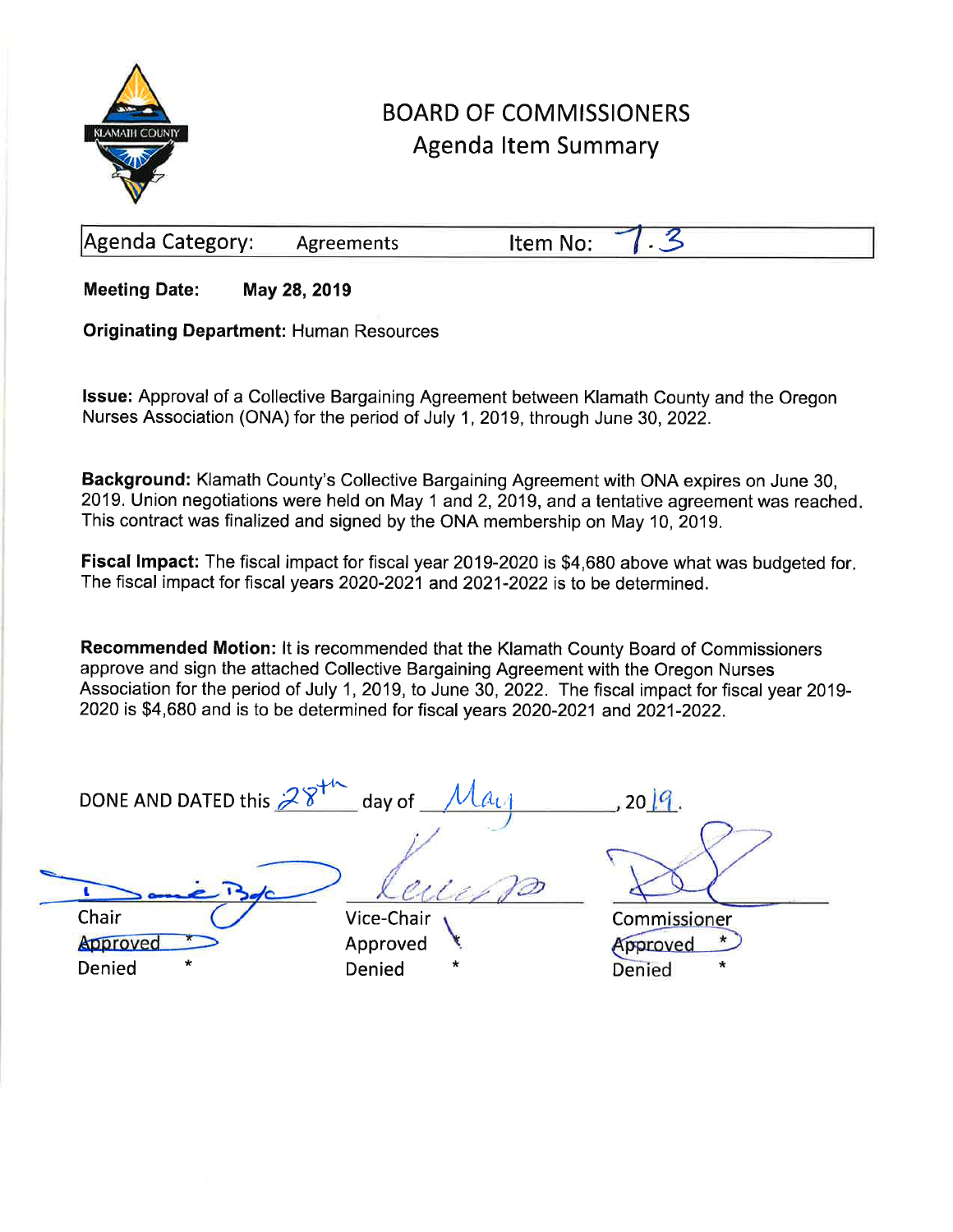# **COLLECTIVE BARGAINING AGREEMENT**

## **BETWEEN**

# **OREGON NURSES ASSOCIATION (ONA)**

**AND**

# **KLAMATH COUNTY**

**July 1, 2019 – June 30, 2022**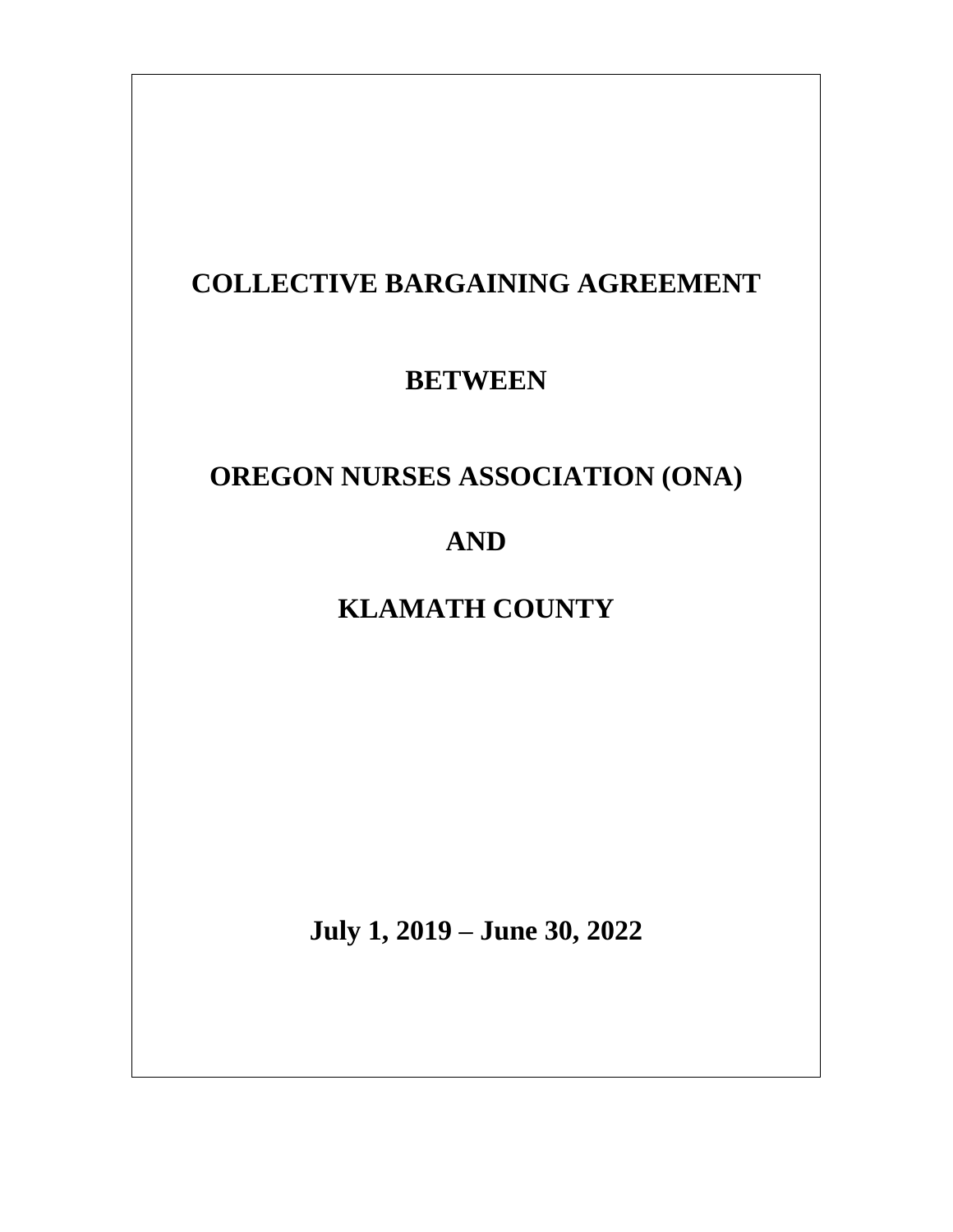## **TABLE OF CONTENTS**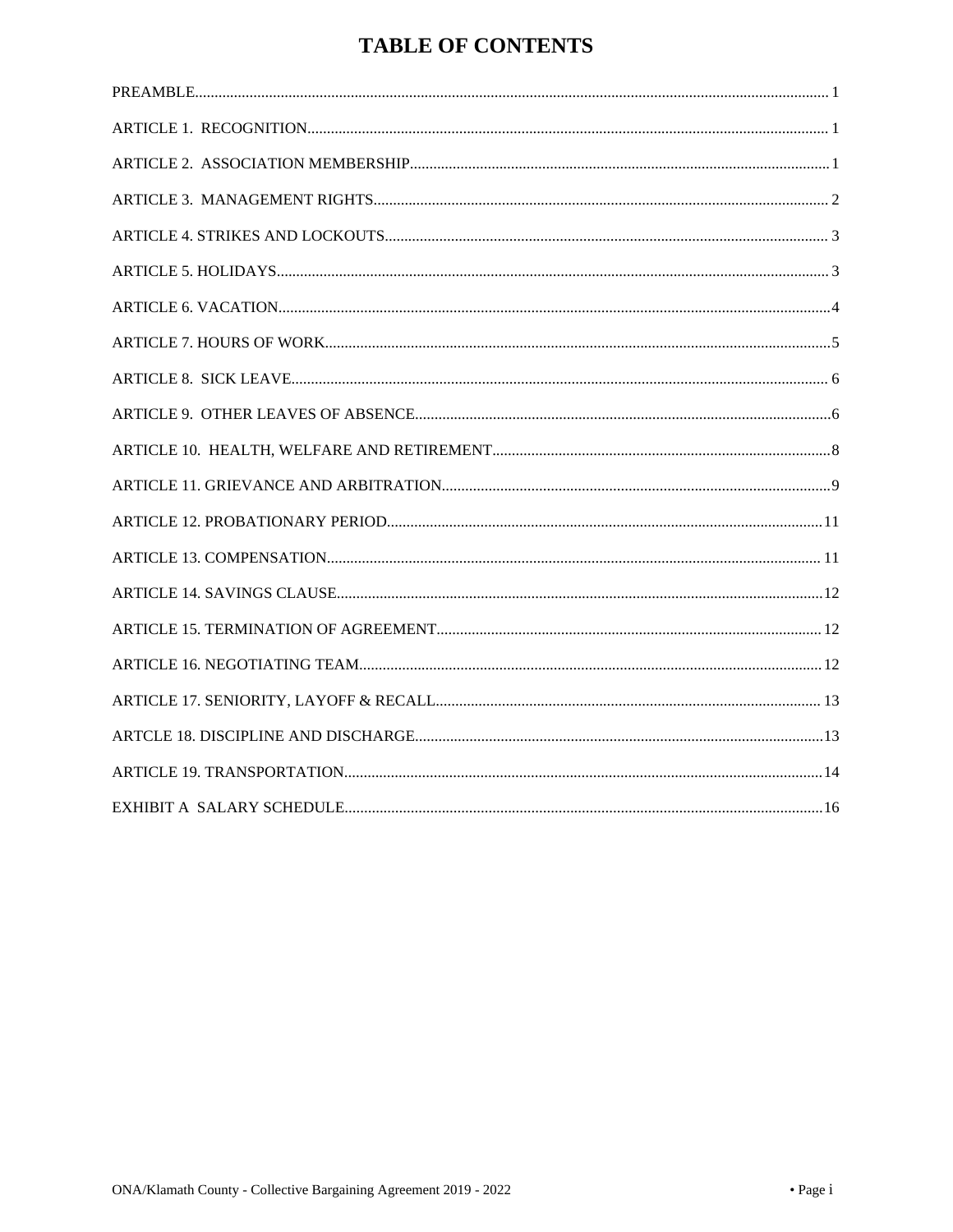#### <span id="page-3-0"></span>**PREAMBLE**

This Agreement is entered into by Klamath County, Oregon, hereinafter referred to as the "County", and the Oregon Nurses Association, hereinafter referred to as the "Association". Unless indicated otherwise, references to the "Employer" or "County" herein shall include the Board of County Commissioners and the Director of the Public Health Department of Klamath County as the officials responsible to the citizens of the County for operation of the department covered by this Agreement.

The purpose of this Agreement is to set forth those matters pertaining to the rates of pay, hours of work, fringe benefits, and other matters directly related to employment of registered nurses in the bargaining unit covered by this Agreement.

*The parties both agree as follows:*

## <span id="page-3-1"></span>**ARTICLE 1. RECOGNITION**

The County recognizes the Association as the sole and exclusive bargaining agent for the purposes of establishing salaries, wages, hours, and other conditions of employment for all of its registered nurses employed on a regular full-time or half-time (1,560 to 1,949 hours per year) basis within the Klamath County Public Health Department, excluding registered nurses employed on an irregular part-time (1,559 hours or less per year), on-call, or temporary/seasonal basis and supervisors as defined in ORS 243.650(23).

#### *For purpose of this Agreement, the following definitions apply:*

**Section 1.1 Regular Full-Time:** A regular full-time employee shall be an employee who is hired into, appointed to, or currently occupies a position that is authorized, budgeted, and designated by the County as a regular full-time position. Such a regular full-time position will normally be scheduled to work 37.5 to 40 hours per week, providing that, nothing in this Agreement shall constitute a guarantee of any number of hours per day, per week, nor per year.

**Section 1.2 Regular Half-Time:** A regular half-time employee shall be an employee who is hired into, appointed to, or currently occupies a position that is authorized, budgeted, and designated by the County as a regular half-time position. Such regular half-time position will normally be scheduled to work at least 30 and less than 37.5 hours per week. Such regular halftime employee shall be considered a member of the bargaining unit covered by this Agreement and shall be entitled to employer paid benefits on a prorated basis based on their FTE; with the exception of the medical contribution amount. Employees that are a .75 FTE or greater shall receive the medical contribution amount equivalent to a full-time employee. For example, a 0.60 FTE employee would receive 60% benefits.

## **ARTICLE 2. ASSOCIATION MEMBERSHIP**

**Section 2.1** Membership or non-membership in the Association shall be the individual choice of employees covered by this Agreement. The Human Resources Department will provide a 15 minute opportunity for a nurse representative to communicate with new hires within thirty days. If a nurse elects to join the Association, the Association representative will provide the Human Resources Department with the signed union dues deduction, which will be placed in the nurse's personnel file. Such payment shall be equal to and shall in no event exceed periodic dues uniformly required. The County agrees that no disciplinary or other action will be taken by the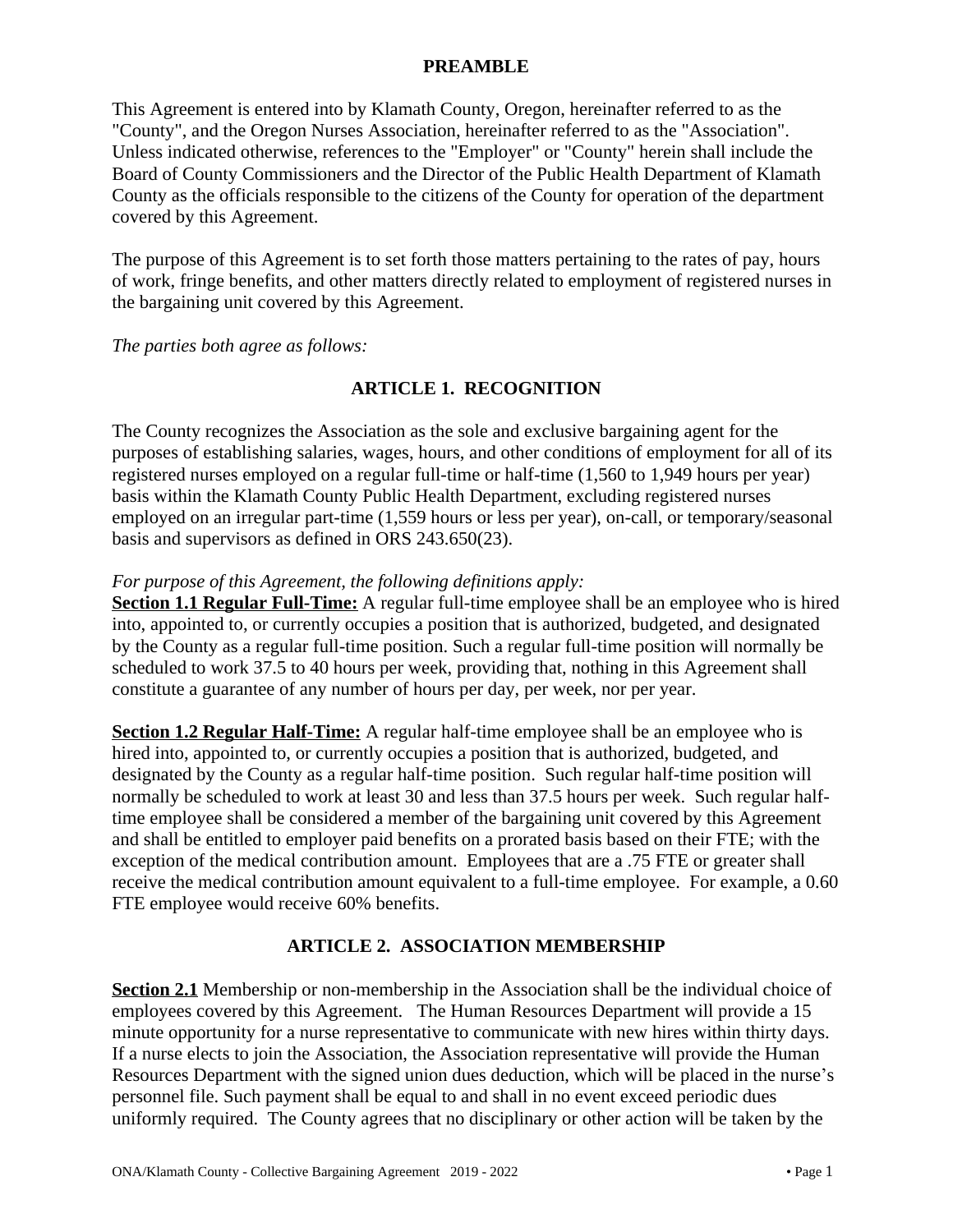County against employees covered by this Agreement by reason of action or conduct as provided in this Article.

**Section 2.2** The County agrees to continue to deduct from the paycheck of each employee who has so authorized it, the regular monthly Association membership dues of the Association. The amounts deducted shall be transmitted monthly to the Association on behalf of the employees involved. Authorization for deduction of dues shall be in writing, signed by the employee on forms furnished by the County and may be revoked by the employee upon written request. It is the employee's responsibility to ensure the authorization forms are returned to the Human Resources Department within the first ten (10) days of employment. Failure to do so may result in back payment of dues accordingly. The performance of this service is at no cost to the Association. The employee must submit, in writing, any change in membership status to the ONA Membership Coordinator at the following address:

> Oregon Nurses Association 18765 SW Boones Ferry Road, Suite 200 Tualatin, OR 97062 Attn: Membership Coordinator

If the employee has elected payroll deduction, the ONA will notify the Human Resources Department of the change in membership status and the County will begin deducting the new amount reflecting the change in status.

**Section 2.3** The Association shall indemnify and save the County harmless against any and all suits, claims, demands and liabilities that arise out of or by reason of action taken by the County pursuant to this Article 2.

**Section 2.4** Upon request, the County shall provide a digital list to the Association labor relations representative and Association member services of all bargaining unit nurses, which indicates their current unit, step level, address, telephone number (unless directed not to do so by the nurse), status, and date of employment. This list shall also indicate new hires and terminations subsequent to the prior list. Within thirty (30) days of the first day of employment, the County shall provide the Association with a list of all new employees represented by the Association which indicates their current unit, step level, address, telephone number, (unless directed not to do so by the nurse), status and date of employment.

## <span id="page-4-0"></span>**ARTICLE 3. MANAGEMENT RIGHTS**

The County retains all the customary, usual, and exclusive rights, decision-making, prerogatives, functions, and authority connected with or in any incident to its responsibility to manage the affairs of the County or any part of it. The rights of employees in the bargaining unit and the Association are limited to those specifically set forth in this Agreement. The County retains all prerogatives, functions, and rights not specifically limited by the terms of this Agreement.

The exercise of any management prerogative, function, or right which is not specifically modified by this Agreement is not subject to the grievance procedure, to arbitration, or as set forth above, to bargaining during the term of this Agreement. Operational policies or management procedures not specifically addressed in this Agreement shall be subject to the current Klamath County Human Resources Policy & Procedures Manual.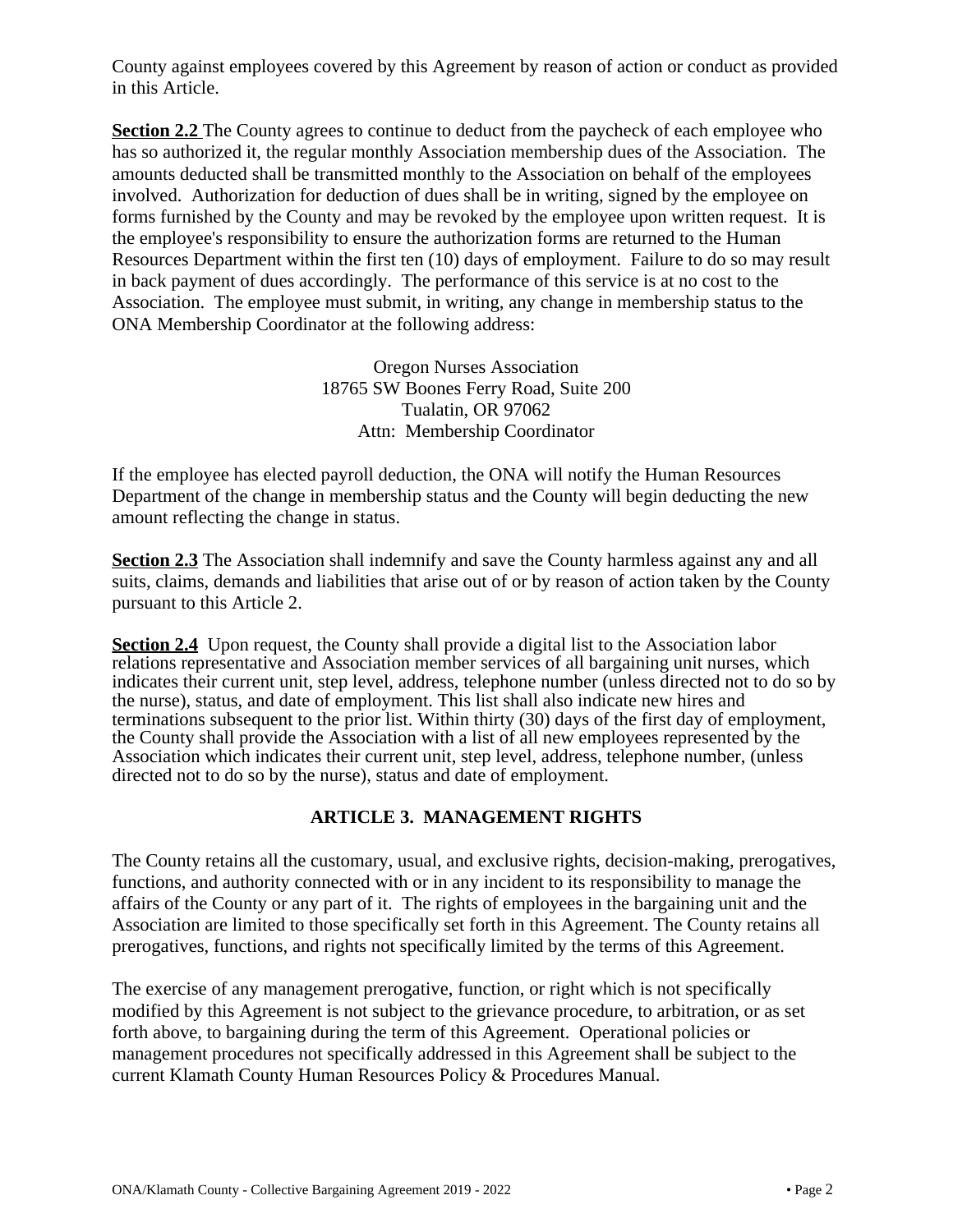## <span id="page-5-0"></span>**ARTICLE 4. STRIKES AND LOCKOUTS**

**Section 4.1. Continuity of Service.** No employee covered by this Agreement shall engage in any work stoppage, slowdown, picketing, or strike at any County facility or place where County functions are performed during the life and duration of this Agreement. If any such work stoppage, slowdown, picketing, or strike shall take place, the Association will immediately notify such employees engaging in such activities to cease and desist, and it shall publicly declare that such work stoppage, slowdown, picketing, or strike is in violation of this contract. Employees in the bargaining unit, while acting in the course of their employment, shall not refuse to cross any picket line established in the County by any labor organization when called upon to cross such picket line in the line of duty. Any employee engaging in any activity in violation of this Article may be subject to disciplinary action or discharge.

**Section 4.2 Lockouts.** There will be no lockout of employees in the unit by the County during the life and duration of this Agreement.

## <span id="page-5-1"></span>**ARTICLE 5. HOLIDAYS**

**Section 5.1 Holidays.** The following shall be recognized as holidays for nurses:

| New Year's Day         | Martin Luther King, Jr. Day       | Labor Day     |
|------------------------|-----------------------------------|---------------|
| President's Day        | <b>Memorial Day</b>               | Veterans' Day |
| Independence Day       | <b>Thanksgiving Day</b>           | Christmas Day |
| Two Floating Holidays* | Friday following Thanksgiving Day |               |

\* Floating Holidays are to be taken between July 1 and June 30, scheduled in advance and with the approval of the Public Health Director, Nursing Supervisor, or designated person. All nurses, except as explained further below, are eligible to accrue and utilize two (2) floating holidays per fiscal year in accordance with the provisions of Article 5.

Accrual of floating holiday hours for newly hired employees shall be pro-rated in direct proportion to the number of hours worked during their first fiscal year of employment. Thereafter, floating holidays shall be accrued in accordance with the schedule above. Newly hired and/or probationary employees shall not be eligible to utilize floating holiday hours until after the successful completion of the six (6) month benefit waiting period. Floating holidays may not be carried forward from one fiscal year to the next fiscal year.

Whenever a holiday falls on a Sunday, the following Monday shall be observed as the holiday and, if it falls on a Saturday, the preceding Friday shall be observed. If the nurse is on an authorized vacation, sick leave, or any other leave with pay when a holiday occurs, such holiday shall not be charged against such leave.

**Section 5.2 Holiday Pay.** Eligible nurses shall receive one day's pay for each of the holidays listed above on which they perform no work. Holiday accrual and payment shall be prorated in direct proportion to a nurse's hours paid during any period of time in which a nurse works less than the normal 40 hour (2,080 annual) work schedule. When a holiday falls on a nurse's regular scheduled workday, the nurse shall be paid at the prorated rate for that day.

When a holiday falls on a day off for a less than full-time, 40 hour per week nurse, that nurse shall be awarded another day off with pay at the prorated rate. Such day off shall be as mutually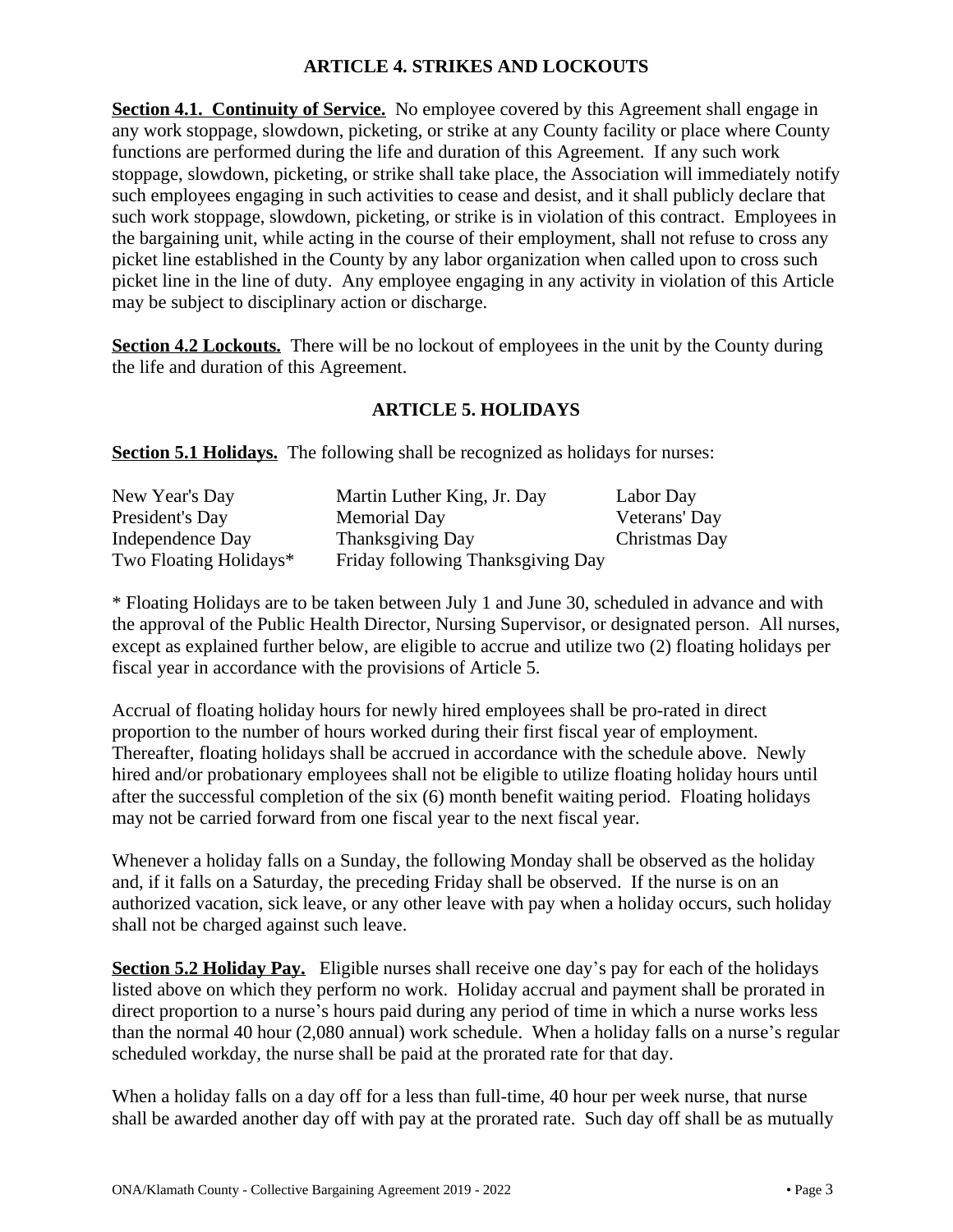agreed to between the nurse and the Public Health Director, or his/her designee, but shall be approved and taken within ten (10) working days from the date of such holiday.

**Section 5.3 Holiday Work.** If a nurse is required by the Public Health Director, or designated person, to work on any holiday listed above, he/she shall receive, in addition to his/her regular pay, a full day off to be scheduled by mutual agreement between the employee and the Public Health Director.

#### <span id="page-6-0"></span>**ARTICLE 6. VACATION**

**Section 6.1 Accrual.** Regular nurses shall be entitled to earn vacation time in accordance with Subsections listed hereafter. Vacation shall accrue on a monthly basis from the date of hire and shall vest after successful completion of the probationary period. After the probationary period, eligible employees shall be credited with all accrued hours from date of hire. Thereafter, vacation shall accrue for each regular hour paid at the rates in accordance with the vacation accrual table.

| <b>YEARS OF SERVICE</b> | <b>VACATION ACCRUAL RATE</b>                                                  |
|-------------------------|-------------------------------------------------------------------------------|
| Up to 5 Years           | 8 hours per month based on hours paid<br>$\sim$ 12 days)                      |
| 6 to 10 Years           | 10 hours per month based on hours paid<br>$\left(\sim\right]$ <i>(5 days)</i> |
| 11 or more Years        | 13.333 hours per month based on hours<br>paid $(\sim 20 \text{ days})$        |

**Section 6.2 Vesting: Accumulation of Vacation Credit.** After the first six (6) months of employment, nurses will be credited with and able to take up to six (6) days of vacation leave. Thereafter, at the end of each month, the nurse will be credited with the vacation he/she has earned during the preceding month in accordance with the accrual rates in the above table, prorated on a monthly basis. Vacation shall be scheduled in accordance with Section 6.4, but accumulated vacation carryover from year to year may not exceed a total of two (2) years accumulation. Any nurse reaching the maximum accumulation shall be notified not later than 30 days before the anniversary date. The nurse shall then make arrangements within the department to utilize some of the accumulated vacation. If there is a bona fide reason why vacation has accumulated and cannot be taken prior to reaching the maximum point, the nurse will submit a special request in writing to the department requesting permission to carry over the accumulated vacation for a specified period of time. For this purpose a bona fide reason includes, but is not limited to, the following: a shortage of staff to allow the time off request; the time period requested is already schedule off by other staff and cannot be duplicated; or a public health emergency is declared that requires the attendance by the nurse; etc.

**Section 6.3 Continuous Service.** Continuous service for the purpose of accumulating vacation and sick leave credit shall be service unbroken by separation from the County. Time spent on compulsory military leave, sick leave, or authorized educational leave shall be included as continuous service. All other types of authorized leave, including lay-off, will not be counted as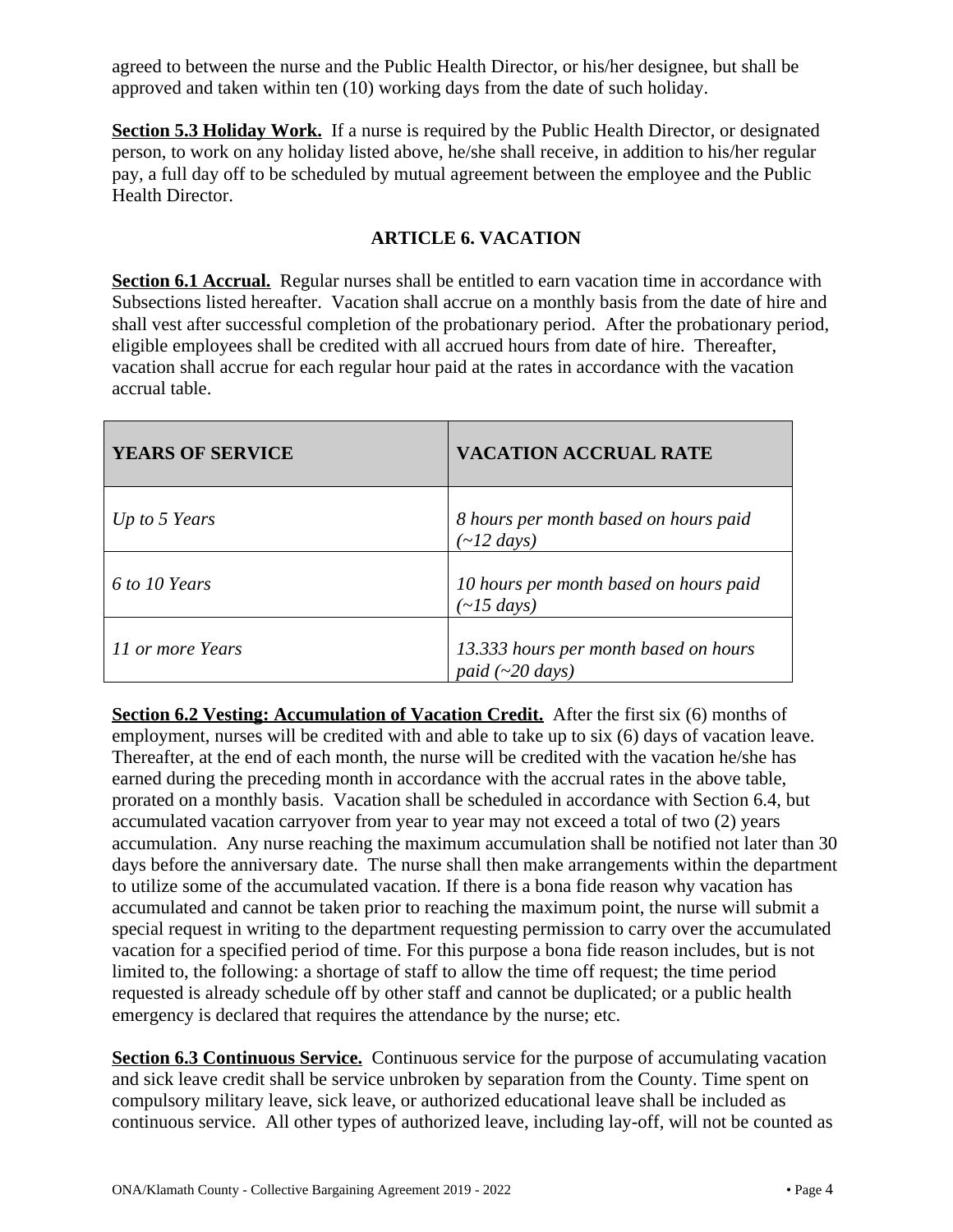continuous service. Nurses returning from this type of leave will be entitled to credit for service prior to the leave or layoff.

**Section 6.4 Scheduling.** Nurses shall be permitted to request vacation either on a split or an entire basis. Vacation time shall be approved by the Public Health Director, Nursing Supervisor, or designated person based on the needs of efficient operations and the availability of vacation relief. Subject to the foregoing, vacation preference shall be determined based upon seniority. Each nurse shall be permitted to exercise his/her right of seniority one (1) time only in each two (2) year period.

**Section 6.5 Termination: Transfer Credits and Terminal Vacation Pay.** If a nurse transfers to another County Department, all vacation accumulation shall be transferred to the new department provided that the labor contract language of the bargaining unit, if any, to which the nurse transfers does not conflict with this stated transfer right. In the event of a conflict, the language of the new bargaining unit or employee group to which the nurse will be employed shall prevail. A nurse who terminates during the six (6) month benefit waiting period shall not be entitled to vacation payout. In the event of termination of service or retirement after a nurse has completed the benefit waiting period, the nurse shall be entitled to cash compensation at the regular rate of pay for all unused accumulated vacation. In case of death, the nurse's estate would be paid.

## <span id="page-7-0"></span>**ARTICLE 7. HOURS OF WORK**

**Section 7.1 Normal Workweek.** The workweek, to the extent consistent with operating requirements of the Public Health Department, shall normally be Monday-Friday. However, in cases of emergent or extenuating circumstances when a nurse is required to work on a Saturday or Sunday, the nurse shall be provided with an alternate time off, equal to the number of hours worked, in either the five (5) days preceding or within 30 days..

**Section 7.2 Hours.** The regular scheduled work hours each day shall normally be consecutive, except for interruptions for rest and meal periods as outlined in section 7.4. The regular workday and workweek shall be in accordance with the departmental practice and procedures in effect on the date of this Agreement, provided that nothing in this Agreement shall constitute a guarantee of any number of hours worked per day or per week.

**Section 7.3 Schedules.** To the extent consistent with operating requirements and the need to adjust schedules to meet patient needs, all nurses shall be scheduled to work on a regular work shift, as determined by the Public Health Director or his/her designee. Except in case of emergent or extenuating circumstances, nurses will be given at least three (3) business days' notice of any change in schedule.

**Section 7.4 Rest Periods.** For non-exempt employees, a rest period of fifteen (15) minutes for every segment of four (4) hours of work will be given. As much as possible, this break should be taken approximately midway in the segment of the four (4) hour period and shall be scheduled by the County in accordance with its determination as to the operating requirements of each employee's duties. Exempt employees may take rest periods as described above, but are not required to do so.

**Section 7.5 Meal Periods.** Except in emergency or unusual circumstances, non-exempt nurses shall be granted an uncompensated meal period of no less than 30 minutes, not to exceed 60 minutes in duration for each six (6) hour work period in accordance with State and Federal Law..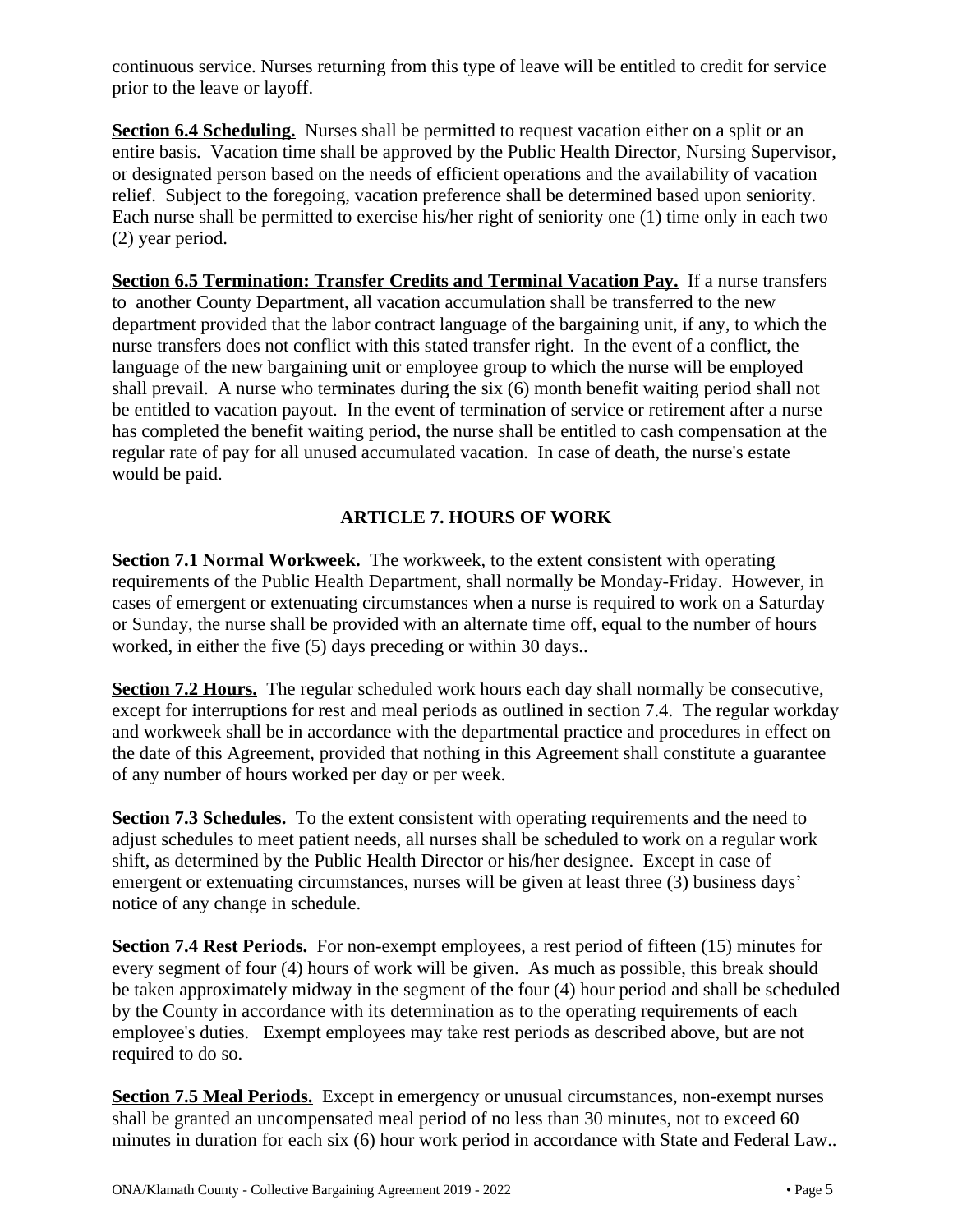To the extent consistent with operating requirements of the department, meal periods shall be scheduled at or near the middle of the work shift. Exempt employees may take meal periods as described above, but are not required to do so.

## <span id="page-8-0"></span>**ARTICLE 8. SICK LEAVE**

**Section 8.1 Accumulation.** Sick leave shall accrue at the rate of 8 hours per month for exempt full-time nurses and at the rate of .046 hours each hour worked for half-time, non-exempt nurses. Sick leave is eligible for usage upon accrual. Sick leave may be accumulated up to a total of nine hundred sixty (960) hours and must be taken for the purposes specified in Section 8.2.

**Section 8.2 Utilization for Illness or Injury.** Sick leave may be utilized when a nurse is unable to perform their work duties by reason of illness or injury. The nurse shall notify the Public Health Director, Nursing Supervisor, or designated person, of an absence due to illness or injury the nature, and the expected length as soon as possible within at least one-half (1/2) hour before the beginning of that individual's scheduled work day, unless unable to do so because of serious injury or illness. A healthcare provider's statement of the nature and identity of the illness, the need for the nurse's absence, and the estimated duration of the absence, may be required at the option of the Public Health Director or County Human Resources Department for absences of three days. However, a health care provider's statement may be required after one day's absence, in the case of an injury or surgery.

**Section 8.3 Family Members.** Each nurse may use sick leave to provide care for family members as prescribed by the Oregon and Federal Family Medical Leave Acts (OFLA and FMLA). A nurse's immediate family shall be as defined in the Oregon Family Leave Act, to include the spouse; same-gender domestic partner; biological, adoptive, step, or foster parent; parent-in-law; parent of same-gender domestic partner; biological, adopted, foster, or step child; child-in loco parentis including any person with who the employee is or was in a relationship of in loco parentis; child of the employee's same-gender domestic partner; grandchild; grandparent.

**Section 8.4 Integration With Workers' Compensation.** When an injury occurs in the course of employment, the County's obligation to pay under the sick leave article is limited to the difference between any payment received under Workers' Compensation laws and the employee's regular salary. In such instances, charges against accrued sick leave will be based upon the hours of sick leave necessary to permit an employee to maintain his/her regular straight time earnings during the period of disability to the extent the employee has accrued, but unused, sick leave.

**Section 8.5 Without Pay.** Upon termination of OFLA/FMLA, the nurse may request an additional ninety (90) days unpaid sick leave absence. If the employee is unable to work and perform his/her regular duties after this ninety (90) days' leave of absence, the employee will be terminated. The County will not maintain the normal contribution for health insurance, but shall make available the option for coverage, during this extended ninety (90) days leave of absence.

**Section 8.6 Purpose.** Sick leave is provided by the County in the nature of insurance against loss due to illness or injury.

## <span id="page-8-1"></span>**ARTICLE 9. OTHER LEAVES OF ABSENCE**

**Section 9.1 Parental and Family Leave.** Nurses shall be allowed to take parental and family leave in accordance with OFLA and FMLA. Upon application, and with the prior approval of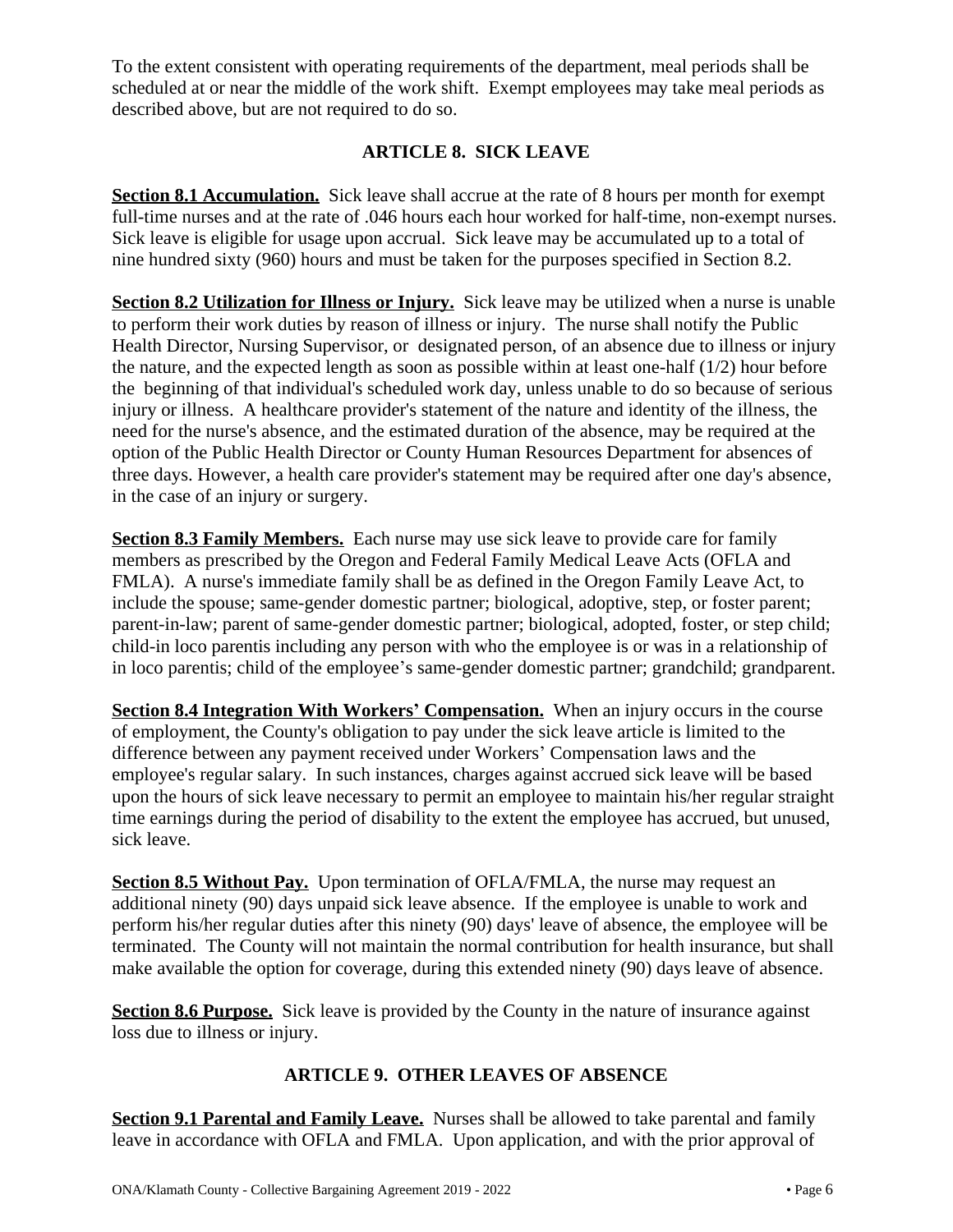the appropriate administrator or his/her designee, employees shall be allowed to utilize accrued vacation and/or sick leave for absences resulting from application of this Section.

**Section 9.2 Unpaid Leave.** A leave of absence without pay, not to exceed ninety (90) calendar days, may be granted upon establishment of reasonable justification in instances where the work of the department will not be adversely affected by the temporary absence.. Requests for such leaves must be in writing. Such leave will not be approved for any nurse for the purpose of accepting employment outside the service of the County.

**Section 9.3 Bereavement Leave.** A nurse shall be granted five (5) days of paid bereavement leave with regular salary in event of the death of an immediate family member as defined in either State OFLA. A nurse's immediate family member shall include spouse; same-gender domestic partner; biological, adoptive, step or foster parent; parent-in-law; parent of samegender domestic partner; biological, adopted, foster, or step child; child-in loco parentis including any person with who the employee is or was in a relationship of in loco parentis; child of the employee's same-gender domestic partner; grandchild; grandparent. Two (2) weeks' of additional unpaid bereavement leave may be granted to a qualifying employee. This must occur within 60 days of receiving notification of a family member's death. The employee may use accrued leave. Additional time off may be requested by the nurse should personal circumstances demand an extended absence. The granting of such time shall be subject to the approval of the Public Health Director Nursing Supervisor, or designated person and will consider the impact of nursing operations and services in the approval or denial.

**Section 9.4 Jury Duty.** Nurses shall be granted leave with pay for jury duty upon providing a copy of the jury summons to the Public Health Director.. Upon being excused from jury service, a nurse shall immediately contact the Public Health Director, Nursing Supervisor, or designated person for assignment for the remainder of the regular workday.

**Section 9.5 Appearances.** Leave with pay shall be granted for an appearance before a court, legislative committee, judicial, or quasi-judicial body as a witness in a nurse's professional capacity and in response to a subpoena or other direction by proper authority. Insofar as is practicable, court appearances shall be scheduled in such a way as to avoid overtime.

**Section 9.6 Association Business.** Nurses elected to any Association office or selected by the Association to do work which takes them from their employment with the County shall, upon written request of the Association and the nurse, be recommended by the nurse's supervisor to the Public Health Director for a leave of absence without pay. Members of the Association selected to participate in other Association activity shall, to the extent consistent with the operating requirements of the department, be granted a leave of absence without pay at the request of the employee. Any nurse who has been granted such a leave of absence and who, for any reason fails to return to work at the expiration of said leave of absence, shall be considered as having resigned his/her position with the County unless the nurse, prior to expiration of his/her leave of absence, has made application for and has been granted an extension of said leave or has furnished evidence that he/she is unable to return to work by reason of sickness or injury.

**Section 9.7 Unpaid Educational Leave of Absence.** After completing two (2) years of continuous service, a nurse, upon written request, may be granted a leave of absence without pay by the County for the purpose of upgrading his/her professional ability through enrollment in educational courses directly related to employment at an accredited school or course of study. A period of such leave of absence shall not exceed one (1) year, but may be renewed or extended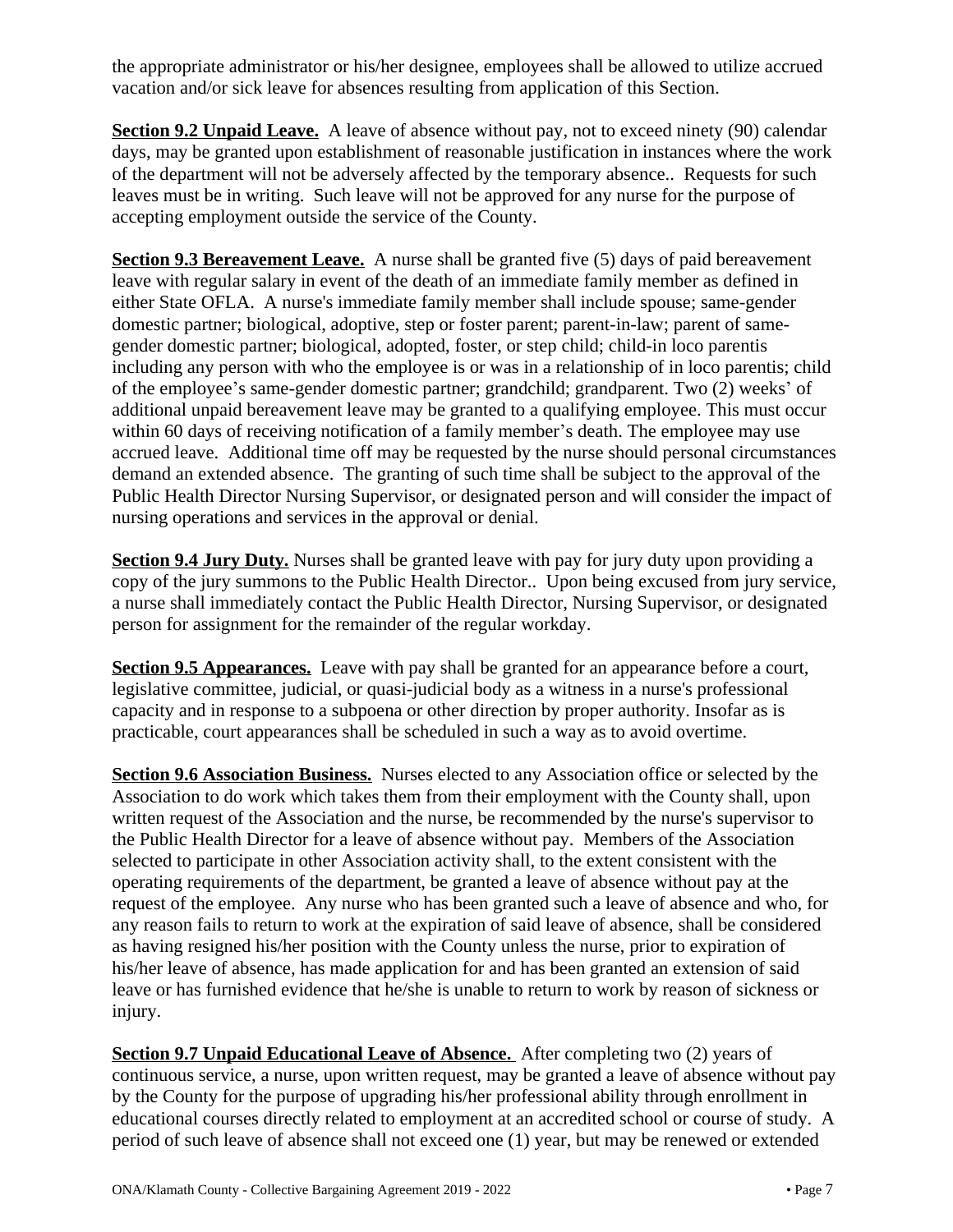upon request of the nurse and approval of the Public Health Director or designated person for up to one (1) additional year. One-year leaves of absence may not be provided more than once in any three-year period. When a nurse returns to the employ of the County after an unpaid leave of absence, the nurse shall be placed in the following sequence: First, their prior position, if available; Second, a comparable position, within the department, for which the employee is qualified, if available; Third, a lesser position, within the department, for which the employee is qualified, if available. Finally, if no work is available, the employee will be separated..

**Section 9.8 Paid Educational Leave.** Both the County and the Association affirm their commitment to providing training programs and other similar programs intended to broaden the skills and professional abilities of bargaining unit members in the field of public health.

The County agrees that each nurse shall be granted a minimum of twenty-four (24) hours of public health related training per year, at least sixteen (16) hours of which will be initiated at the nurses' request. Such training may consist of in-house workshops, training sessions, briefing sessions and other programs of a similar nature as well as similar opportunities that may be available inside or outside of the Klamath Falls/Klamath County area.

A training plan will be developed by the bargaining unit nurses and their supervisor and submitted for approval by the Public Health Director on a semi-annual basis. This cooperatively developed Plan will ensure that the professional development of each nurse and the mission of the County will be served to the optimum. Normally, dollar amounts dedicated in this area shall be limited to a reasonable amount based upon the course or subject, as defined by the County, and shall attempt to be inclusive of all nurses so that all nurses have an equal opportunity to benefit from such programs.

**Section 9.9 Reimbursement.** The County shall pay all costs associated with such approved educational leave. Additionally, the County will reimburse expenses in accordance with the County reimbursement policy.

**Section 9.10 Donation of Vacation and/or Sick Time.** Employees may, with the approval of the Public Health Director and the Human Resources Director, donate up to a combined maximum of 40 vacation and sick hours (on an hour-for-hour basis) per calendar year to other eligible Klamath County employees in need of paid leave time. This shall follow the County's Donation policy in the Human Resources Policy and Procedures Manual.

## <span id="page-10-0"></span>**ARTICLE 10. HEALTH, WELFARE AND RETIREMENT**

**10.1 Health Benefits:** The County shall provide health and medical insurance coverage comparable to the present coverage of Major Medical, or comparable plan, coverage for each eligible employee covered by this Agreement. The County will not duplicate premiums paid in the event an employee and his/her spouse are both employed and are eligible for coverage. In such event, monthly payments shall be paid only on behalf of one eligible employee, the other employee being designated as a dependent for health insurance. Effective July 1, 2019 the County will continue to pay, on behalf of each eligible employee, a premium payment for single or family coverage, whichever is applicable, of the Major Medical plan toward the premium of the health, dental, and vision insurance plans up to a maximum of \$ 1,300.00, whichever is less. Effective July 1, 2020 the County will continue to contribute up to a maximum of \$ 1,400.00 per month. Effective July 1, 2021 the County will contribute \$ 1,460.00 toward the premium. If the total premium payment to be paid by the County on behalf of eligible employees exceeds the premium required for the coverage selected by the employee, the employee shall not be entitled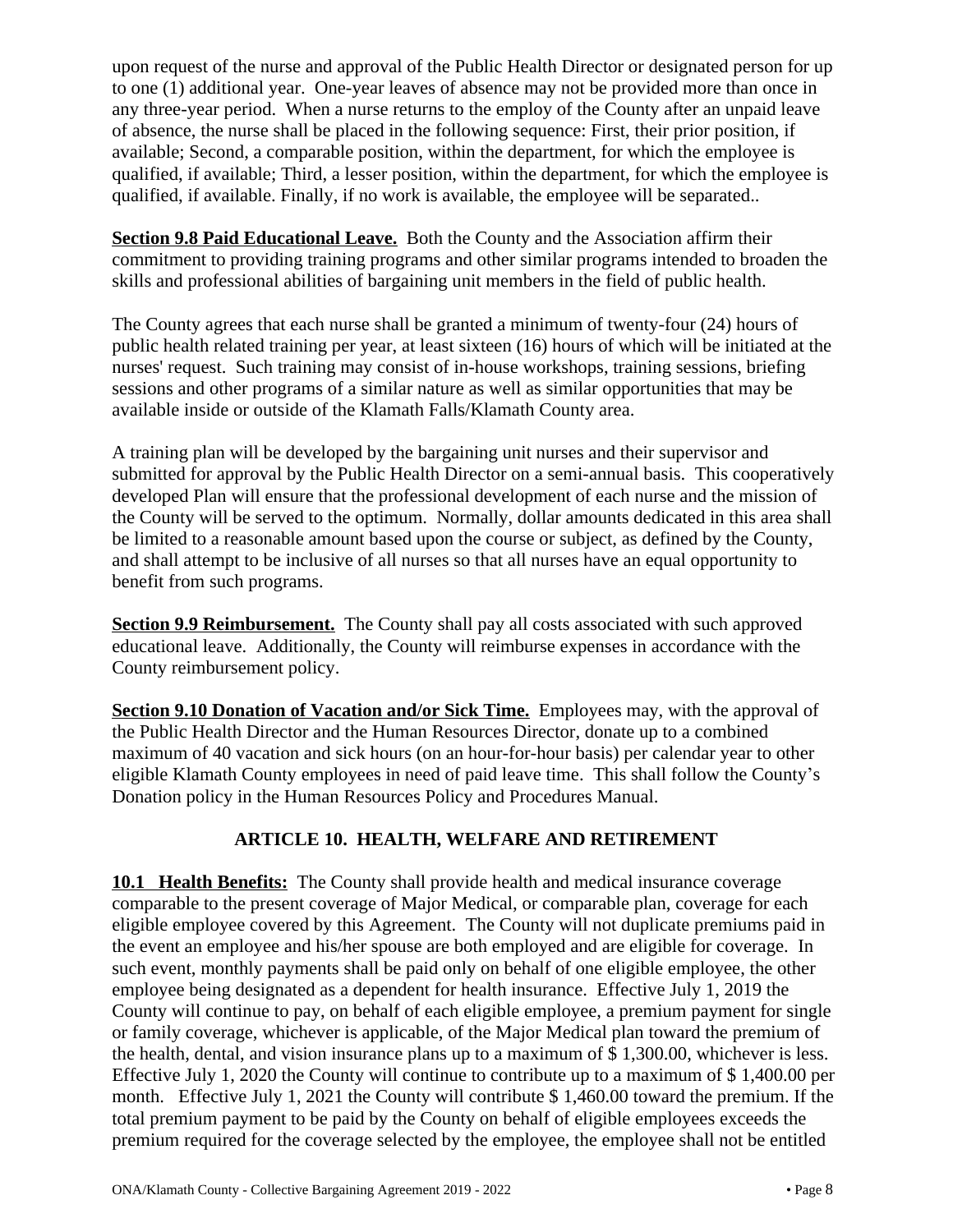to receive the difference under any circumstances, unless they have selected the High Deductible Health Plan option.

If the provision of the Affordable Care Act known as the Cadillac Tax negatively impacts either party, the parties agree to reopen this Article to bargain the impact.

**Section 10.2 Retirement.** The County agrees to enroll each eligible and qualified employee in the Klamath County Employees' Pension Plan (Plan) and pay the employer's contribution. Eligibility for retirement under the Plan shall be age sixty two (62) or at age sixty (60) with unreduced benefits

The County agrees to maintain the benefits provided in its existing retirement Plan, providing for new enrollees to start participation on the first day of the month following the date of hire. Effective July 1, 2007 the County will pay 1% of gross salary into each eligible employee's participant account in addition to the 6% paid by the employee. If the County elects to change retirement plans, existing employees, as of the date in which the County elects to change retirement plans, will remain on the Klamath County Employees' Pension Plan (Plan). New employees will be enrolled in the new retirement plan.

## **Section 10.3 Reimbursement for Required Physical Examination.**

**10.3.1** At the beginning of employment, the County shall ensure that nursing staff are screened for exposure to Mycobacterium tuberculosis in accordance with the Oregon OSHA standards and CDC guidelines for facility risk classification. Nurses without documentation of previous positive tests or treatment for latent TB infection shall be provided the recommended baseline testing for TB infection, at employer's cost. A chest x-ray shall also be provided at no cost when so indicated by documented results and in accordance with current standards and guidelines. After baseline testing and documentation occurs, additional annual TB screening shall be provided to nurses according to the Department's current TB risk classification, at no cost to the nurse. Klamath County reserves the right for additional testing.

**10.3.2** Laboratory examinations, when indicated because of exposure to communicable diseases, shall be provided by the County, without cost to the nurse.

**10.3.3** The County shall arrange to provide Hepatitis B vaccine with pre and post screening upon employment to nurses covered by this Agreement at no cost to the nurse.

**10.3.4** Flu shots are provided at no cost to employees through their health insurance coverage. If a nurse is unable to obtain a flu shot at no cost, with appropriate written consent by the nurse, flu shots will be made available by the County to requesting nurses, as seasonally appropriate, in accordance with the Center for Disease Control (CDC) Guidelines, at no cost to the nurse.

## <span id="page-11-0"></span>**ARTICLE 11. GRIEVANCE AND ARBITRATION**

**Section 11.1 Definition of Grievance.** A grievance is an allegation by an employee covered by this Agreement or the Association that the County has violated an express provision of this Agreement.

**Section 11.2 Representation.** The Association may appoint a primary nurse representative and one other nurse representative to act in the absence or in the event of a conflict of the primary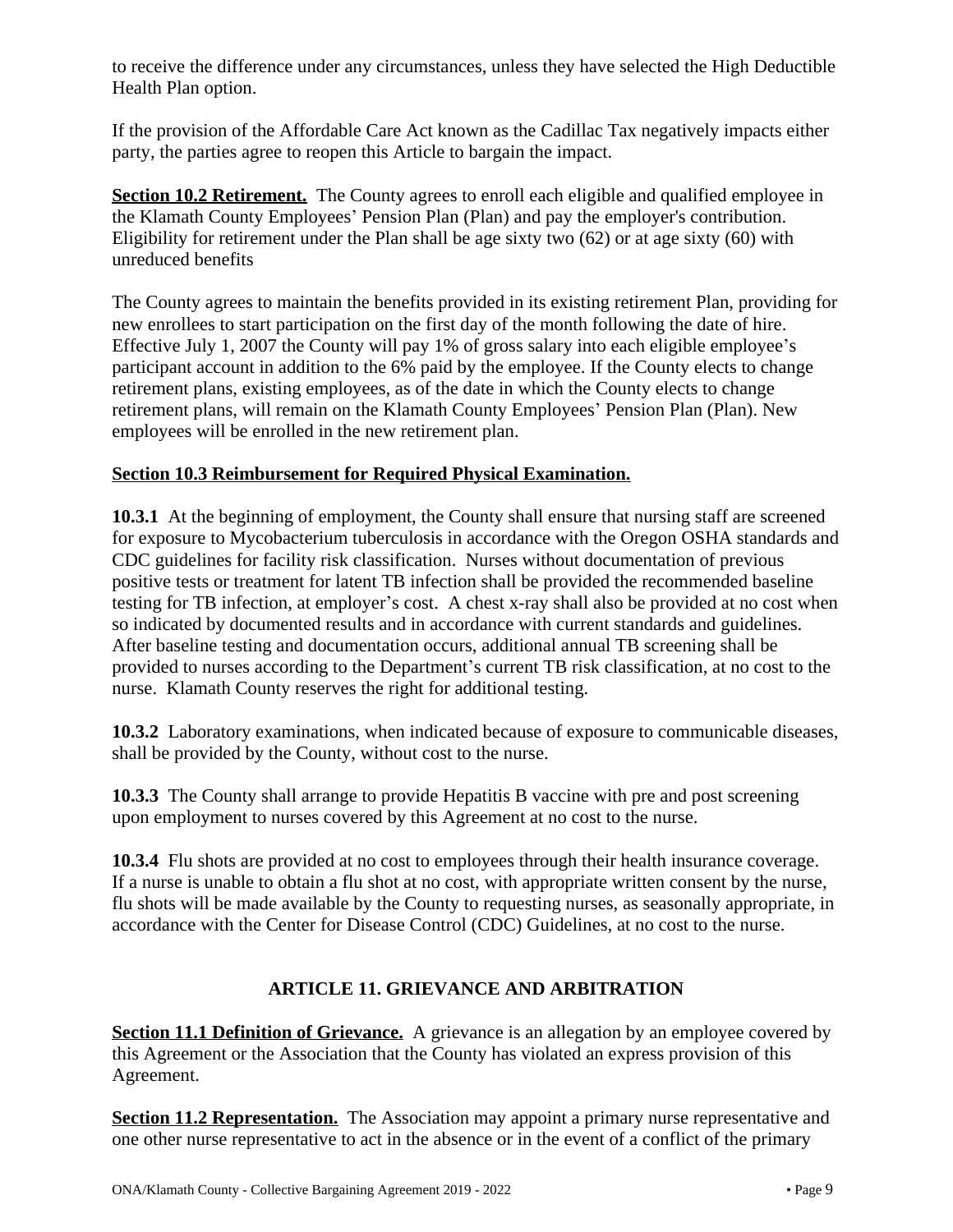nurse representative. The Association shall maintain a listing of the primary and alternate representatives and shall insure that the County is furnished with such current listing. The grievant may have the nurse representative present at any step of the Procedural Steps listed below.

#### **Section 11.3 Procedural Steps.**

**STEP 1. Written Notice to the Immediate Supervisor.** It is the wish of both parties to this Agreement to settle any complaint in the most expeditious and informal manner possible. Not later than five (5) business days after the event giving rise to the complaint, or five (5) business days after the employee should have learned of the event giving rise to the grievance, whichever is later, the employee must discuss the grievance with the immediate supervisor. The immediate supervisor shall respond in writing to the employee not later than five (5) business days, not including the date of presentation, thereafter.

*STEP 2. Written Grievance to Public Health Director.* If the complaint is not settled at Step 1, the employee, not later than five (5) business days , not including the date of written response, after the immediate supervisor's written response is given, shall submit a dated and signed written grievance to the Public Health Director, detailing the alleged contract violations. The immediate supervisor shall give his/her written answer to the grievance within five (5) business days, not including the date of presentation, after receipt of the grievance.

**STEP 3. Written Appeal to the Human Resources Director.** If the grievance is not settled at Step 2, the employee, not later than five (5) business days after receipt of the Public Health Director's written response answer at Step 2, may file a written appeal to that answer to the Human Resource Director. The Human Resources Director, at their option, may meet with the employee and the employee's nurse representative to discuss the grievance. The Human Resources Director shall give their written answer to the grievance within five (5) business days after receipt of the grievance or after the date of the meeting, whichever is later.

*STEP 4. Mediation.* If the decision at Step 3 is unacceptable to either party, it may be referred to a mutually-agreed upon mediator who is a member of a nationally-recognized mediation or conflict resolution association. Each party shall be responsible for paying its own cost of meditation, including the payment of bargaining unit participants. The fees and expenses of the mediator shall be borne equally by the Association and the County.

*STEP 5. Arbitration.* If the grievance is not settled after Step 3 or Step 4, either party may, within five (5) business days after either (1) the written answer by the Human Resources Director or their designee or (2) the participation of a mediator at Step 4, have the matter submitted to final and binding arbitration by a third party jointly agreed upon by the County and the Association. If the parties are unable to agree upon an arbitrator, the Oregon State Mediation and Conciliation Services shall be requested to submit a list of seven (7) names. Selection of an arbitrator from the list may be by mutual agreement between the parties or by alternately striking one name each from the list until one name is left. The first strike shall be determined by the flip of a coin. The designated arbitrator shall hear both parties and take testimony and evidence in a hearing on the disputed matter and shall issue a decision which shall be final and binding on the parties. The arbitrator shall be limited to the interpretation of the provisions of this Agreement in making the decision. Each party shall be responsible for paying the cost of presenting its own case in arbitration, including the payment of witnesses and bargaining unit participants. The fees and expenses of the arbitrator and the hearing room shall be borne equally by the Association and the County. If either party desires a verbatim recording of the proceedings, it may cause such a record to be made, providing it pays for the record and makes a copy available without charge to the arbitrator. If the other party desires a copy, both parties shall jointly share the cost of the transcript and all copies.

**Section 11.4 Written Presentation.** All grievances presented in writing shall set forth: the facts giving rise to the grievance; the provision(s) of the Agreement, if any, alleged to have been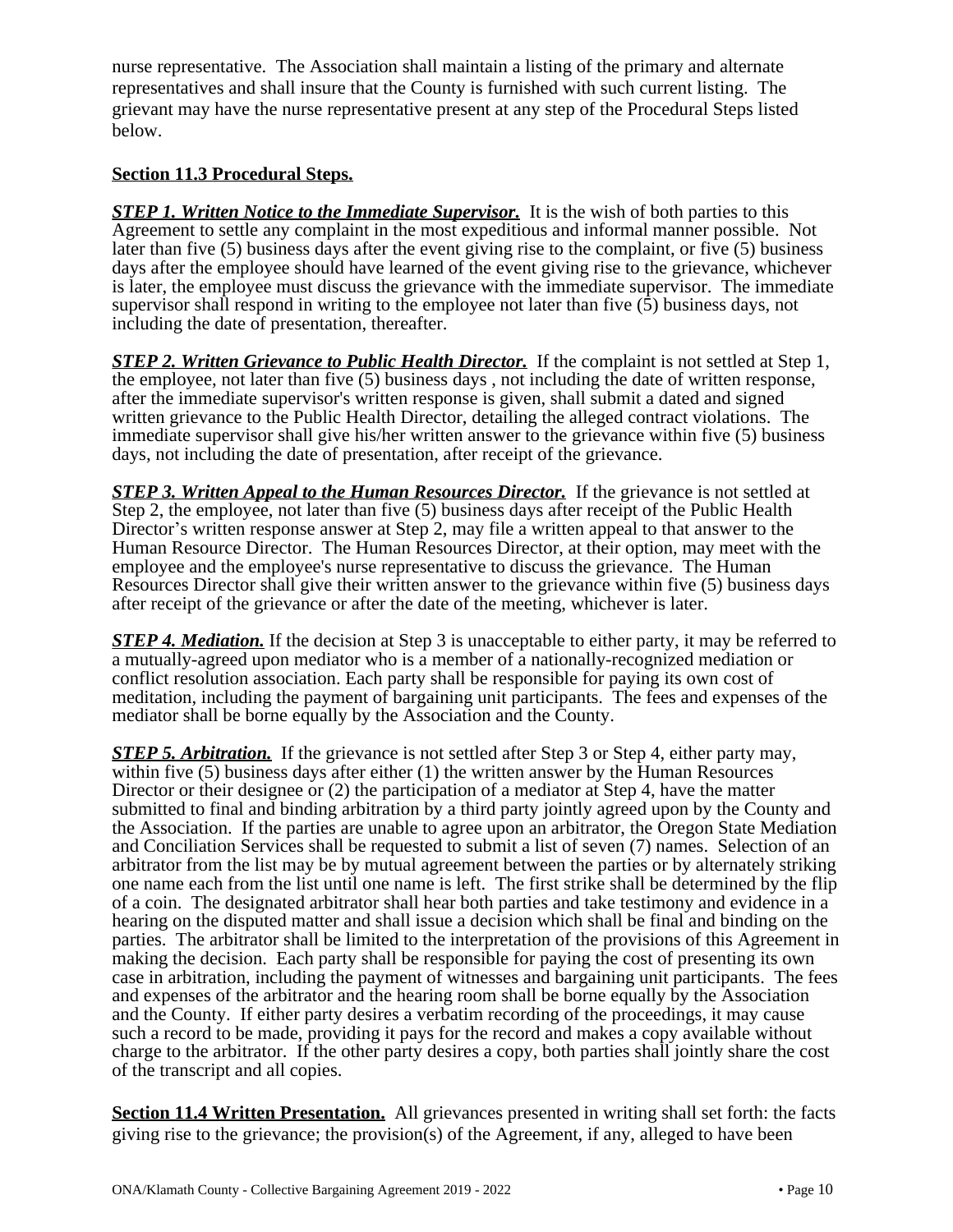violated; the names of the aggrieved employee(s); and the remedy sought. All grievances shall be signed and dated by the aggrieved employee. All written answers submitted by the County shall be signed and dated by the appropriate County representative.

**Section 11.5 Time Limitations.** The time limitations set forth in this Article are of the essence of this Agreement. No grievance shall be accepted by the County unless it is submitted or appealed within the time limits set forth in this Article. If the grievance is not timely submitted or appealed at any step, it shall be waived. If the grievance is not timely appealed, it shall be deemed to have been settled in accordance with the County answer in Step 1. If the County fails to answer within the time limits set forth in this Article, the grievance shall automatically proceed to the next step. Any time frames may be mutually waived by agreement between the parties.

## <span id="page-13-0"></span>**ARTICLE 12. PROBATIONARY PERIOD**

**Section 12.1 Purpose.** The probationary period is an integral part of the employee selection process and provides the County with the opportunity to upgrade and improve efficiency of operation and service to the public by observing a new employee's work, training and aiding new nurses in adjustment to their positions, and by providing an opportunity to reject any nurse whose work performance fails to meet required work standards.

**Section 12.2 Duration.** Every new nurse hired into the bargaining unit shall serve a probationary period of six (6) full months. The probationary period may be extended up to an additional six (6) months by mutual agreement between the nurse, the Association, and the County. Vacation may be used after a six (6) month benefit waiting period.

**Section 12.3 Application.** The Association recognizes the right of the County to terminate probationary nurses for any reason or at any time during the probationary period and to exercise all rights not specifically modified by this Agreement with respect to such employees, including, but not limited to, the shifting of work schedules and job classifications, the assignment of onthe-job-training, cross-training in other classifications, the assignment to educational courses and training programs, the requirements that such nurses attend training programs on their off-duty time shall be considered time worked.

## <span id="page-13-1"></span>**ARTICLE 13. COMPENSATION**

**Section 13.1 Compensation Schedule.** Nurses shall be compensated in accordance with the salary schedule attached to this Agreement and marked Exhibit A, which is hereby incorporated into and made a part of this Agreement. Should a position not listed on the schedule be established, the County shall determine the job requirements, job classification, and recommend a wage level. The Association will be notified of this action and, upon the Association's request, shall meet to negotiate a starting wage for the new classification. Effective July 1, 2019, wages shall be increased by two percent (2%). Effective July 1, 2020, wages shall be increased by two percent (2%). Effective July 1, 2021, wages shall be increased by two percent (2%). Each full time Public Health Nurse (PHN) shall be advanced one step in the salary schedule on his/her anniversary date.

**Section 13.2 Payroll.** Salaries of nurses shall be paid on a schedule determined by the County, currently semi-monthly, as applicable to other County employees. In the event of any payroll schedule change, nurses will be provided appropriate notice as provided by Oregon law.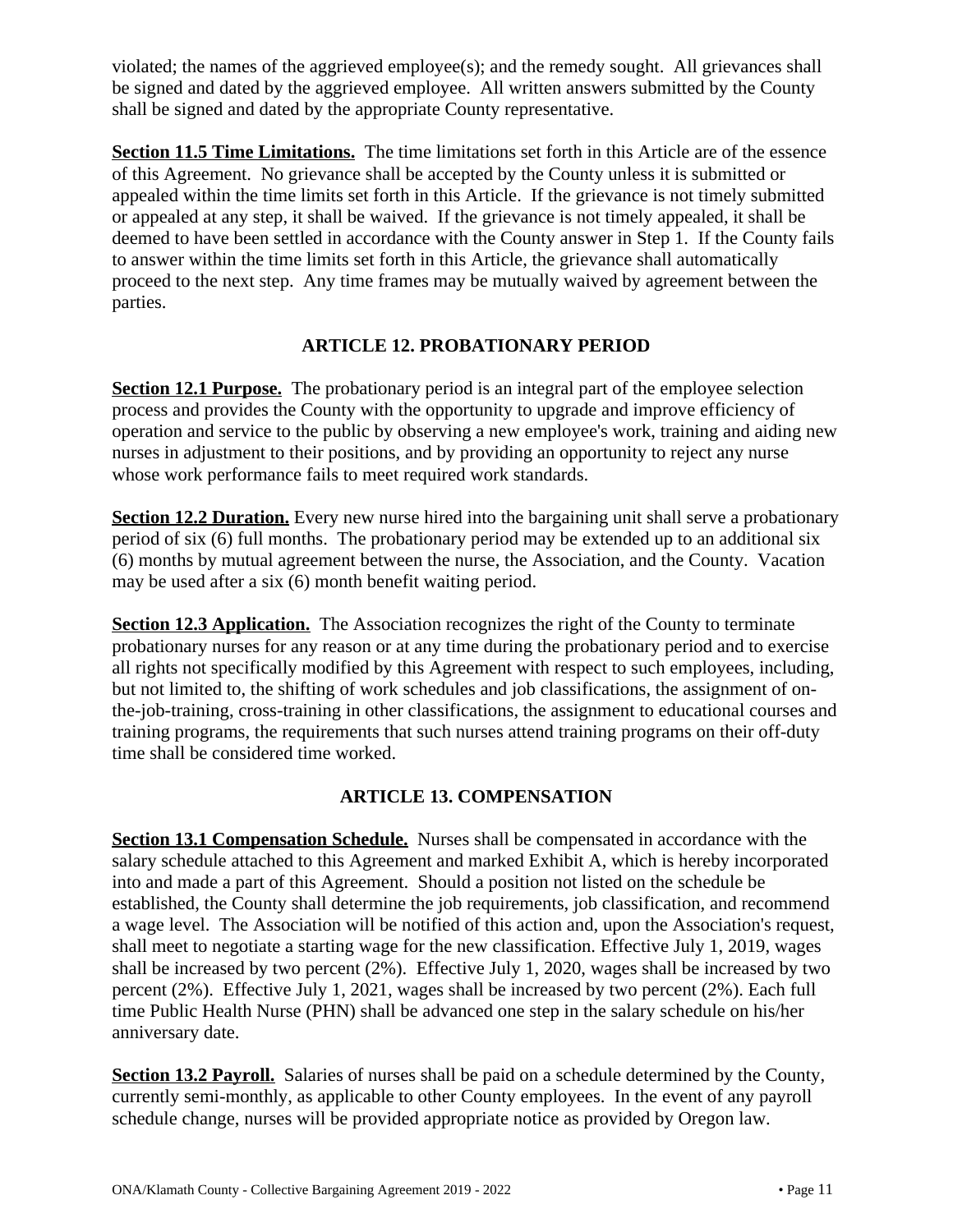**Section 13.3 On-Call Pay.** Effective on the Contract Ratification Date the following On-Call pay schedule shall be in effect for all nurses: \$30.00 per day when carrying the emergency phone (\$210.00 per week).

**Section 13.4 Longevity Pay.** Commencing on an employee's anniversary date employees that are eligible for Longevity Pay will follow the schedule as outlined below.

After 10 years of service  $-1$  (one) additional floating holiday After 15 years of service – an additional 1% on base pay After 20 years of service – an additional 2% on base pay After 25 years of service – an additional 4% on base pay After 30 years of service – an additional 6% on base pay

**Section 13.5 Status.** All ONA nurses whose FTE is 1.0 shall, for purposes of the FLSA, be considered exempt, salaried, professional employees. Nurses whose FTE is less than 1.0 shall be considered non-exempt. Section 13.5 does not apply or change the definitions contained in Article 1.

**Section 13.6 Bilingual Pay.** Nurses who are bilingual shall be compensated a 5% stipend on base salary.

## <span id="page-14-0"></span>**ARTICLE 14. SAVINGS CLAUSE**

Should any Article or portion thereof of this Agreement be held unlawful and unenforceable by any court of competent jurisdiction, such decision of the courts shall apply only to the specific Article, Section, or portion thereof, directly specified in the decisions. Upon the issuance of such a decision, the parties agree immediately to negotiate a substitute, if possible, for the individual Article, Section, or portion thereof.

## <span id="page-14-1"></span>**ARTICLE 15. TERMINATION OF AGREEMENT**

This Agreement shall be effective upon ratification by the Association and the County and shall remain in full force and effect without reopening for further bargaining on any subject which was or might have been raised in collective bargaining, until June 30, 2022. It shall be automatically renewed from year to year thereafter unless either party shall notify the other in writing no later than ninety (90) days prior to June 30, 2022, of its desire to terminate or modify such Agreement, in which event this Agreement shall terminate as of its expiration date unless extended by mutual consent.

The Agreement may be amended at any time by mutual agreement by the County and the Association. Any such amendment shall be in writing and signed by both parties.

## <span id="page-14-2"></span>**ARTICLE 16. NEGOTIATING TEAM**

The Association negotiating team will be limited to two (2) representative from the bargaining unit who will be entitled to participate in all negotiating sessions without loss of pay. An alternate representative may be named by the Association to serve as a back-up, but no more than two (2) representatives shall participate in negotiating sessions or other labor-management business sessions. Both parties recognize that cases of emergent or extenuating circumstances could require flexibility in representative participation.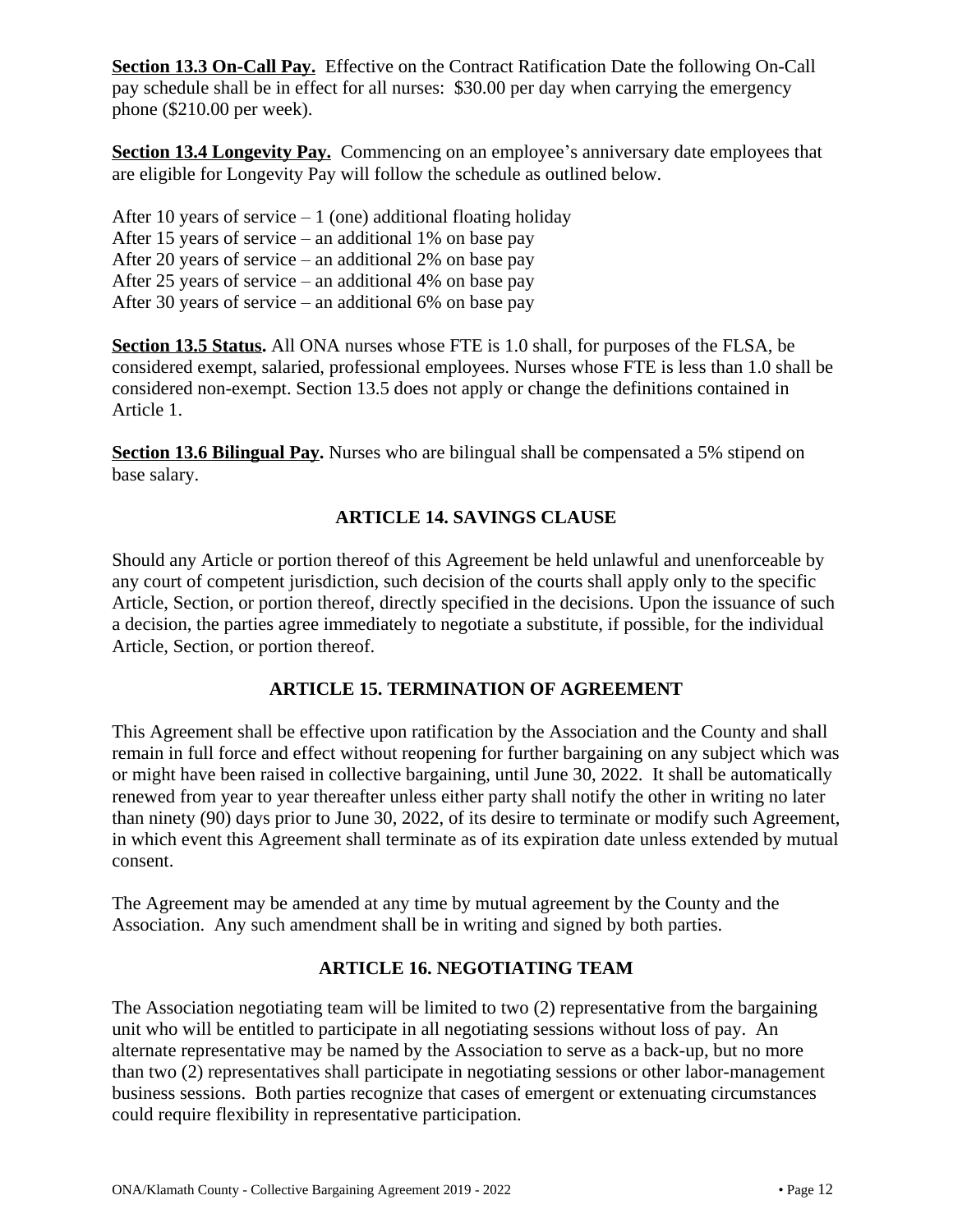## <span id="page-15-0"></span>**ARTICLE 17. SENIORITY, LAYOFF & RECALL**

**Section 17.1** Employment seniority is defined as the length of time the employee has been continuously employed in the County.

**Section 17.2** Continuous employment is defined as uninterrupted full or half time service in the County.

**Section 17.3** For the purposes of determining the length of service within the County, the accumulation period shall begin with the original date of hire for continuous and uninterrupted regular full time or regular half time employment status as a nurse.

Section 17.4 In the event of layoff, the least senior nurse shall be laid off first based on total hours worked. A nurse whose position has been eliminated or has been laid off by the County, shall be given the opportunity to displace a less senior nurse, provided he/she possesses the necessary skills and ability to perform the duties of the position. Medical benefits shall be provided during the first thirty (30) days of layoff.

**Section 17.5** Layoff and recall procedures will be implemented on ONA bargaining unit seniority.

**Section 17.6** In the event of subsequent reinstatement, recall shall be in reverse order of layoff, i.e., the last nurse laid off will be the first reinstated.

**Section 17.7** Employees shall not be laid off unless they have received written notice at least thirty (30) days before their layoff date. Either party may propose meetings to consider work sharing or other alternatives to a contemplated layoff.

**Section 17.8** Seniority shall be broken by:

**17.8.1** Termination.

**17.8.2** Layoff which is continued for more than six (6) consecutive months.

**17.8.3** Failure to accept a recall within seven (7) calendar days of receipt of a written recall notice.

**Section 17.9** No new nurse shall be hired by the County until all senior nurses on layoff (of six (6) months or less) have been offered reemployment in the positions available.

**Section 17.10** A written recall notice shall be sent by registered or certified mail to the last address which the nurse has given the Human Resources Department of the County. It is responsibility of the nurse to provide Human Resources with a current address.

**Section 17.11** Nurses recalled from layoff shall not forfeit previously accumulated seniority, vacation accrual rate, sick leave, educational benefits, or holidays up to the date of layoff. A nurse may choose to be paid for accrued vacation on the date of layoff or at the termination of seniority. No benefits, except as provided under COBRA, shall accrue during a layoff.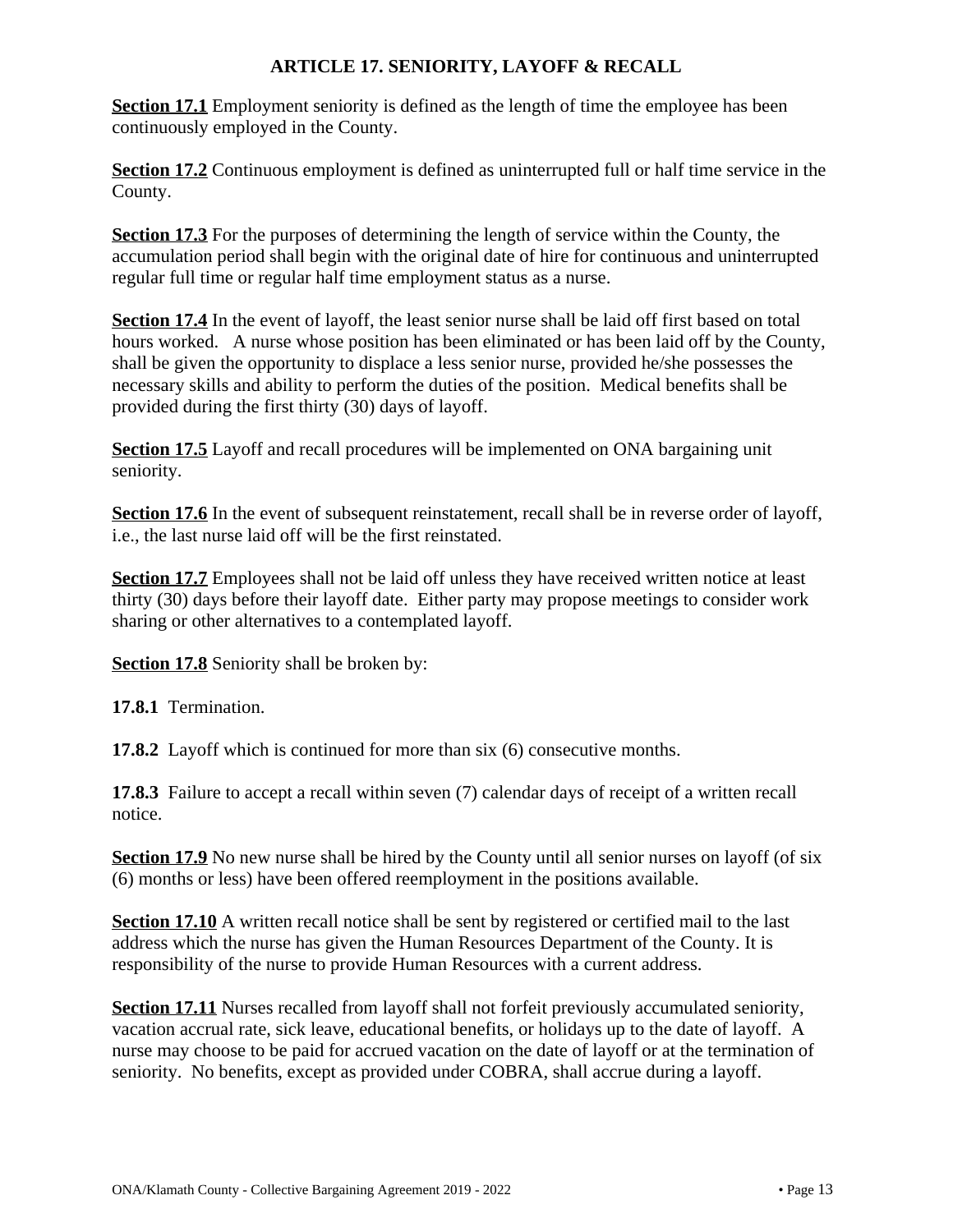## <span id="page-16-0"></span>**ARTCLE 18. DISCIPLINE AND DISCHARGE**

**Section 18.1 Causes for Discipline.** An employee who has successfully completed the probationary period as defined in this Agreement, shall not be disciplined or discharged without just cause. Disciplinary action shall be accomplished in a manner which affords the employee the most protection possible from embarrassment before other employees or the public. Dependent upon the nature of the incident(s) giving rise to such disciplinary action or measure, disciplinary action or measure shall be progressive in nature, commensurate with the offense. Discipline shall include the following steps: oral reprimand, written reprimand, suspension, and/or discharge. More serious offenses may warrant a suspension or discharge at the first occurrence.

The employee and his/her Association representative, unless the employee requests otherwise, will be immediately notified in writing that the employee has been issued a disciplinary action. Such notification shall state in detail the nature of the alleged offense and shall include dates, locations, and other corroborative details.

The Association shall have the right to take up an action of suspension and/or discharge in accordance with the Grievance Procedure provided the nurse has successfully completed the probationary employment period.

An employee found to be unjustly suspended or discharged shall be reinstated with full compensation for all lost time and with full restoration of all other rights and conditions of employment as determined by the arbitrator or neutral who so found the employee unjustly disciplined.

**Section 18.2 Personnel Records.** Pursuant to ORS 652.750, at the request of the nurse, the employer shall provide reasonable opportunity for the nurse to inspect, in the appropriate County office, the nurse's personnel records which are used or have been used to determine the nurse's qualification for employment, promotion, additional compensation, employment termination, or other disciplinary action. At the request of the nurse, the employer shall furnish a certified copy of such records. The County may make a reasonable charge, as provided by ORS and County policy, for any copies furnished to the nurse.

**Section 18.3 Performance Evaluation.** Performance evaluations shall be done at least annually. The nurse shall be provided with a copy of the evaluation at the time of the evaluation.

## <span id="page-16-1"></span>**ARTICLE 19. TRANSPORTATION**

**Section 19.1 Automobile Reimbursement.** Nurses required to utilize private vehicles in pursuit of County business must maintain proper vehicle insurance. The employee will be compensated per mile at the prevailing County mileage rate. Every attempt shall be made to provide suitable motor pool transportation for work related activities. Should this not be possible, the nurses will be asked, on a voluntary basis, to use his/her own vehicle and be compensated as is listed above. Work related travel activity during periods of adverse weather conditions may be suspended at the discretion of the Public Health Director and the Human Resources Director.

**Section 19.2 Emergency Transportation.** If a nurse is required to travel because of a public health emergency and weather conditions make such travel dangerous, the County will attempt to arrange safe transportation.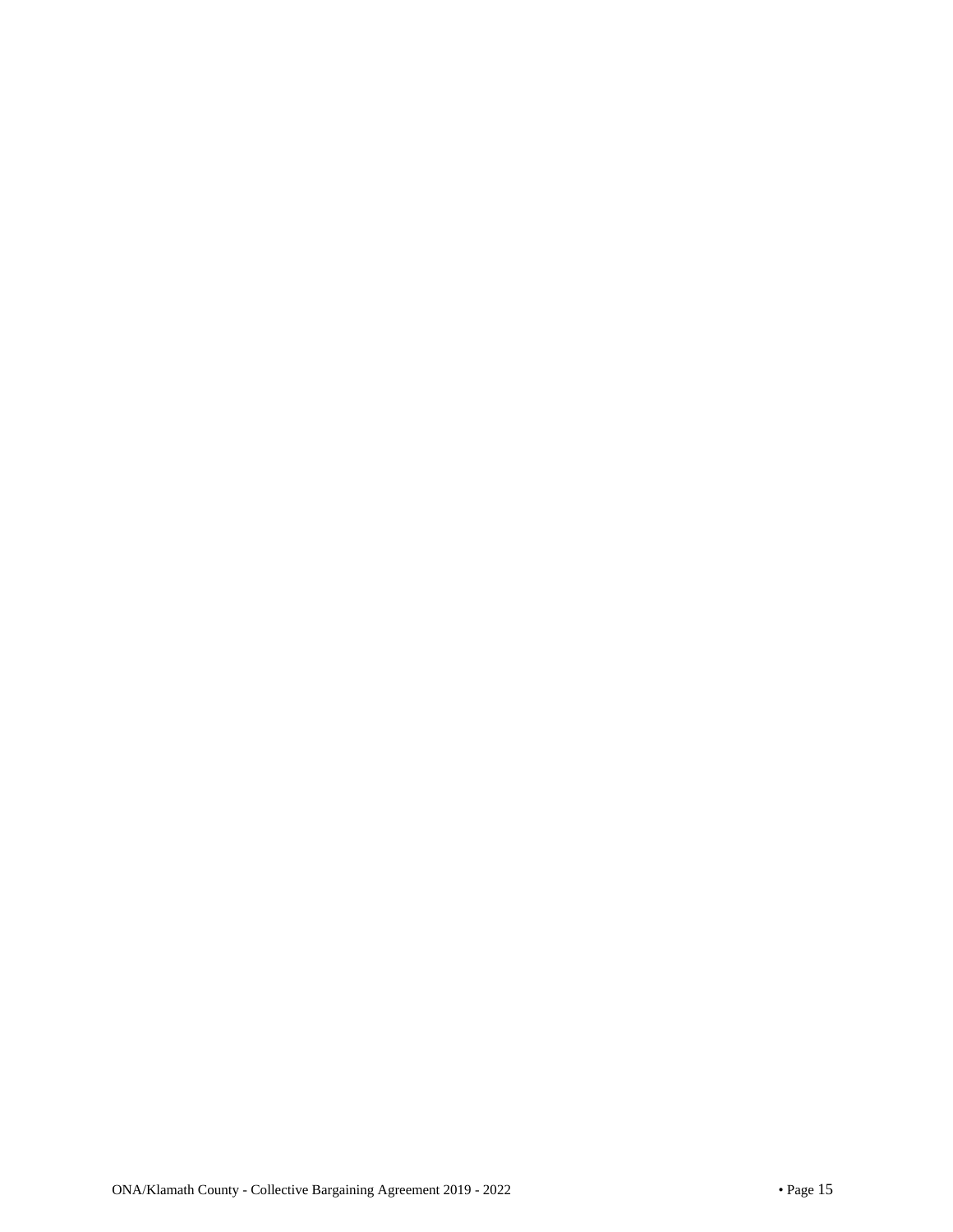| $\mathbf{1}$<br>2<br>3<br>4                    |                                                                                          | <b>SIGNATURE PAGE</b><br>2019-2022\$<br>ONA/Klamath County Collective Bargaining Agreement 2016-2019 |
|------------------------------------------------|------------------------------------------------------------------------------------------|------------------------------------------------------------------------------------------------------|
| 5<br>6<br>7<br>8                               | FOR THE UNION:                                                                           | <b>FOR THE COUNTY:</b>                                                                               |
| $\boldsymbol{9}$<br>10<br>11<br>12<br>13<br>14 | Gary Agorar, Ph.D.,<br>Labor Relations Representative<br>Oregon Nurses Association (ONA) | blic Health Director<br>Jennifer I<br>Klawath County                                                 |
| 15<br>16<br>17<br>18<br>19                     | Jerrolyn Lang R.N.<br><b>ONA</b> Representative                                          | Mika <sub>/N</sub> . Blain, County Counsel<br>Klamath County                                         |
| 20<br>21<br>22<br>23<br>24                     | Kellié Hansen, R.N.<br>ONA Representative                                                | Jeanee<br>Renee Blakely, Human Resources Directo<br>Klamath County                                   |
| 25<br>26<br>27<br>28<br>29                     | Elizabeth Weltin, BSN, MSN<br><b>Labor Relations Representative</b><br><b>ONA</b>        |                                                                                                      |
| 30<br>31<br>32<br>33                           | <b>BOARD OF COMMISSIONERS APPROVAL:</b>                                                  |                                                                                                      |
| 34<br>35<br>36<br>37<br>38                     | Chair                                                                                    | Klamath County Commissioner                                                                          |
| 39<br>40<br>41<br>42<br>43<br>44<br>45         | Vice Chair                                                                               | Klamath County Commissioner                                                                          |
| 46<br>47<br>48<br>49<br>50                     |                                                                                          | Klamath County Commissioner                                                                          |
| 52<br>53<br>54<br>55<br>56                     | <b>Union Ratification Date:</b>                                                          | Board Ratification Date:<br>$S/28/20/9$                                                              |
| 57<br>58                                       |                                                                                          |                                                                                                      |

ONA/Klamath County - Collective Bargaining Agreement 2019 - 2022